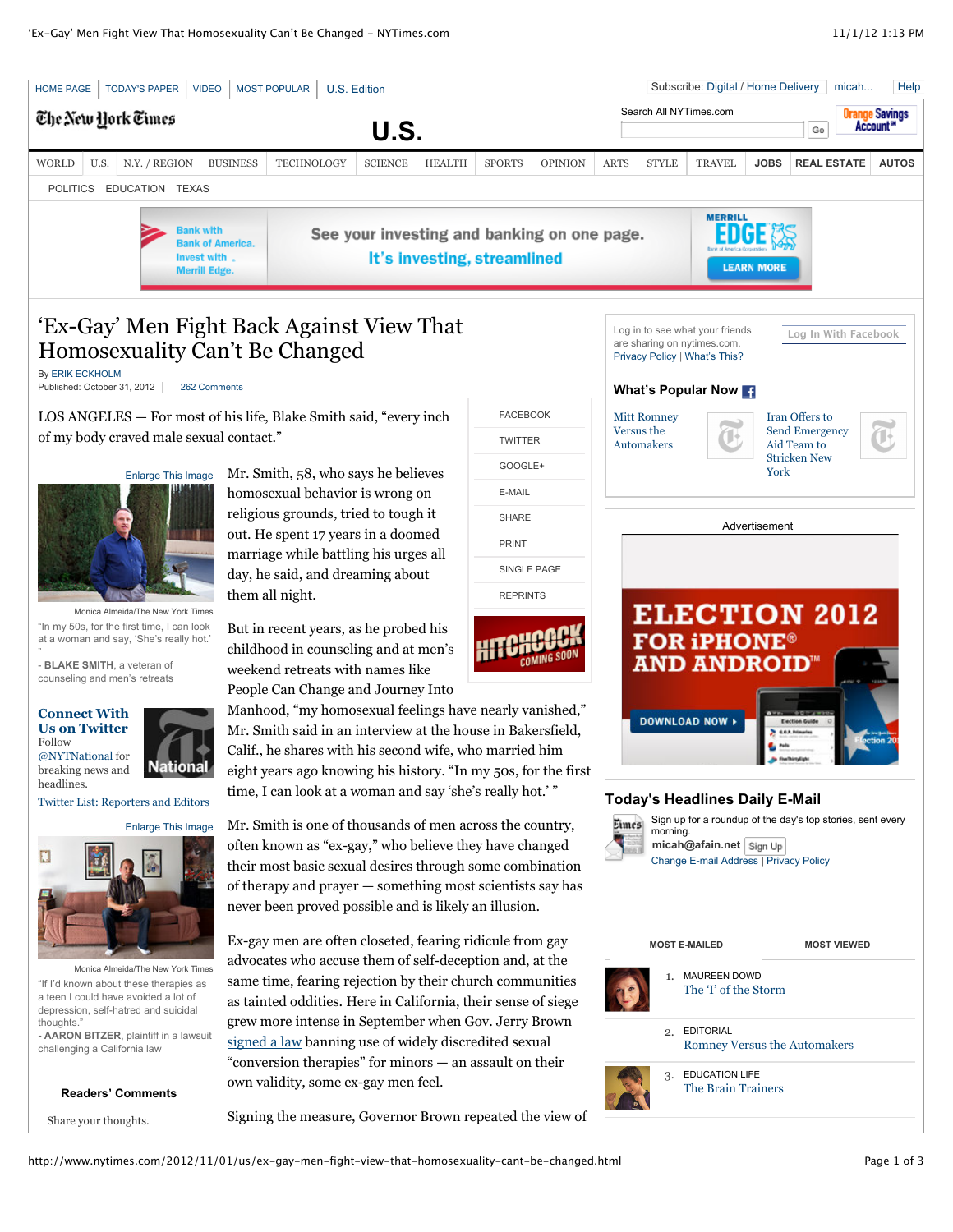[Post a Comment »](http://www.nytimes.com/2012/11/01/us/ex-gay-men-fight-view-that-homosexuality-cant-be-changed.html#postcomment) [Read All Comments \(262\) »](http://www.nytimes.com/2012/11/01/us/ex-gay-men-fight-view-that-homosexuality-cant-be-changed.html#comments)

the [psychiatric establishment](http://www.apa.org/about/policy/sexual-orientation.aspx) and [medical groups](http://www.truthwinsout.org/what-the-experts-say/), saying, "This bill bans nonscientific 'therapies' that have driven young people to depression and suicide," adding that the

practices "will now be relegated to the dustbin of quackery."

But many ex-gays have continued to seek help from such therapists and men's retreats, saying their own experience is proof enough that the treatment can work.

Aaron Bitzer, 35, was so angered by the California ban, which will take effect on Jan. 1, that he went public and became a plaintiff in a [lawsuit](http://www.pacificjustice.org/1/post/2012/09/its-official-gov-brown-signs-gay-therapy-ban-pji-filing-suit.html) challenging the law as unconstitutional.

To those who call the therapy dangerous, Mr. Bitzer reverses the argument: "If I'd known about these therapies as a teen I could have avoided a lot of depression, self-hatred and suicidal thoughts," he said at his apartment in Los Angeles. He was tormented as a Christian teenager by his homosexual attractions, but now, after men's retreats and an online course of reparative therapy, he says he feels glimmers of attraction for women and is thinking about dating.

"I found that I couldn't just say 'I'm gay' and live that way," said Mr. Bitzer, who plans to seek a doctorate in psychology and become a therapist himself.

Many ex-gays guard their secret but quietly meet in support groups around the country, sharing ideas on how to avoid temptations or, perhaps, broach their past with a female date. Some are trying to save heterosexual marriages. Some, like Mr. Bitzer, hope one day to marry a woman. Some choose celibacy as an improvement over what they regard as a sinful gay life.

[Whether they have gone through formal reparative therapy, most ex-gays agree with its](http://narth.com/) tenets, even as they are rejected by mainstream scientists. The theories, which have also been adopted by conservative religious opponents of gay marriage, hold that male homosexuality emerges from family dynamics — often a distant father and an overbearing mother — or from early sexual abuse. Confronting these psychic wounds, they assert, can bring change in sexual desire, if not necessarily a total "cure."

(While some women also struggle with sexual identity, the ex-gay movement is virtually all male.)

Major mental health associations say teenagers who are pushed into therapy by conservative parents may feel guilt and despair when their inner impulses do not change.

Reparative therapy suffered two other major setbacks this year. In April, a prominent psychiatrist, Dr. Robert L. Spitzer, [publicly repudiated](http://www.nytimes.com/2012/05/19/health/dr-robert-l-spitzer-noted-psychiatrist-apologizes-for-study-on-gay-cure.html?pagewanted=all) as invalid his own 2001 study suggesting that some people could change their sexual orientation; the study had been widely cited by defenders of the therapy.

Then this summer, [the ex-gay world was convulsed](http://www.nytimes.com/2012/07/07/us/a-leaders-renunciation-of-ex-gay-tenets-causes-a-schism.html?pagewanted=all) when Alan Chambers, the president of Exodus International, the largest Christian ministry for people fighting same-sex attraction, said he did not believe anyone could be rid of homosexual desires.

[Joseph Nicolosi,](http://josephnicolosi.com/) a psychologist and clinical director of the Thomas Aquinas Psychological Clinic in Encino, Calif., which he describes as the largest reparative therapy clinic in the world, disagreed.

**[NEXT PAGE »](http://www.nytimes.com/2012/11/01/us/ex-gay-men-fight-view-that-homosexuality-cant-be-changed.html?pagewanted=2) 1 [2](http://www.nytimes.com/2012/11/01/us/ex-gay-men-fight-view-that-homosexuality-cant-be-changed.html?pagewanted=2)**

|   |                       | 4.        | CHANGING OF THE GUARD<br>Wary of Future, Professionals Leave China<br>in Record Numbers |
|---|-----------------------|-----------|-----------------------------------------------------------------------------------------|
|   |                       | 5.        | THOMAS L. FRIEDMAN<br><b>Minnesota Mirror</b>                                           |
|   |                       |           | 6. Technology Changing How Students Learn,<br><b>Teachers Say</b>                       |
|   |                       | 7.        | <b>CAMPAIGN STOPS</b><br>Liberty to Lie                                                 |
|   |                       |           | 8. HOLIDAY MOVIES<br>Abe Lincoln as You've Never Heard Him                              |
|   |                       | <b>g.</b> | THOMAS L. FRIEDMAN<br>Why I Am Pro-Life                                                 |
| d |                       |           | 10. OP-ED CONTRIBUTOR<br>A Zombie Is a Slave Forever                                    |
|   | Go to Complete List » |           | <b>Show My Recommendations</b>                                                          |
|   |                       |           |                                                                                         |
|   |                       |           |                                                                                         |



# **[Daniel Day-Lewis on playing](http://www.nytimes.com/adx/bin/adx_click.html?type=goto&opzn&page=www.nytimes.com/yr/mo/day/us&pos=Box1&sn2=71ee6088/cebc48a2&sn1=4232da88/697f951&camp=nyt2012_module_lincoln_hp_ros_db&ad=AR-D-I-NYT-MOD-MOD-M277-ROS-1112&goto=http://www.nytimes.com/2012/11/04/movies/daniel-day-lewis-on-playing-abraham-lincoln.html%3FWT.mc_id=AR-D-I-NYT-MOD-MOD-M277-ROS-1112-HDR%26WT.mc_ev=click%26WT.mc_c=198888) Abraham Lincoln**

[ALSO IN ARTS »](http://www.nytimes.com/adx/bin/adx_click.html?type=goto&opzn&page=www.nytimes.com/yr/mo/day/us&pos=Box1&sn2=71ee6088/cebc48a2&sn1=4232da88/697f951&camp=nyt2012_module_lincoln_hp_ros_db&ad=AR-D-I-NYT-MOD-MOD-M277-ROS-1112&goto=http://www.nytimes.com/pages/arts/index.html%3FWT.mc_id=AR-D-I-NYT-MOD-MOD-M277-ROS-1112-URL%26WT.mc_ev=click%26WT.mc_c=198888)

[A day long remembered: Superfans react to Disney's](http://www.nytimes.com/adx/bin/adx_click.html?type=goto&opzn&page=www.nytimes.com/yr/mo/day/us&pos=Box1&sn2=71ee6088/cebc48a2&sn1=3b3ba957/3fd81531&camp=nyt2012_module_lincoln_hp_ros_db&ad=AR-D-I-NYT-MOD-MOD-M277-ROS-1112&goto=http://artsbeat.blogs.nytimes.com/2012/10/31/a-day-long-remembered-superfans-react-to-disneys-acquisition-of-star-wars/%3FWT.mc_id=AR-D-I-NYT-MOD-MOD-M277-ROS-1112-L1%26WT.mc_ev=click%26WT.mc_c=198888) acquisition of "Star Wars" ["360 Sound: The Columbia Records Story"](http://www.nytimes.com/adx/bin/adx_click.html?type=goto&opzn&page=www.nytimes.com/yr/mo/day/us&pos=Box1&sn2=71ee6088/cebc48a2&sn1=4232da88/697f951&camp=nyt2012_module_lincoln_hp_ros_db&ad=AR-D-I-NYT-MOD-MOD-M277-ROS-1112&goto=http://www.nytimes.com/2012/10/31/books/360-sound-celebrates-columbia-records-125th-anniversary.html%3FWT.mc_id=AR-D-I-NYT-MOD-MOD-M277-ROS-1112-L2%26WT.mc_ev=click%26WT.mc_c=198888)

nytimes.com

**ARTS** 

ADVERTISEMENTS



[Election 2012 - Definitive Coverage](http://www.nytimes.com/adx/bin/adx_click.html?type=goto&opzn&page=www.nytimes.com/yr/mo/day/us&pos=Right5A&sn2=1b17fde0/1c19e60d&sn1=50c9991a/2ddc5c27&camp=nyt2012_mktg_politics_coverage_86x60_ros&ad=PO-D-I-NYT-AD-S4D-COV-ROS-0912&goto=http%3A%2F%2Fwww%2Enytimes%2Ecom%2Fpolitics%2F%3FWT%2Emc%5Fid%3DPO%2DD%2DI%2DNYT%2DAD%2DS4D%2DCOV%2DROS%2D0912%26WT%2Emc%5Fev%3Dclick%26WT%2Emc%5Fc%3D195093)



Ads by Google **by a strategies** [what's this?](http://www.nytimes.com/ref/membercenter/faq/linkingqa16.html)

# **[Long Term Care Plans](http://googleads.g.doubleclick.net/aclk?sa=l&ai=Cc0G_xKmSULv5LcvYwQGV8ICwCI7_uNIC1s7Vmx-_4R4QASCc8_gBULXQt_f4_____wFgydawiPSjnBKgAZSYlfEDyAEBqAMBqgSfAU_QQoqrBMYFolivAfSMQnLeRu5UjKDYVaenG-VOG8QlJbIssZlOxZ7_itwP0t0aZ0HwQWGQm_HC3TLLxaKa7pJYUUFZV7YlDWiikChOO3KOy_mHdLZpjg6d_qXwMROb_KRfXySkDKqR1PVZEmR4fls9_ZDSLFYGEYkNIHsuM13hMqqryi-_yWqm0QOA8eE2AVzBXDuS7ZBCkiXg5qiGFw&num=1&sig=AOD64_1Zg5s1tc2pB-P7Yd5NB_v9H4g_Sw&client=ca-nytimes_article_var&adurl=https://web.ltcfp.com/6quotes/default.aspx%3Fs%3Dg%26a%3D6FreeQuotes%26p%3D6q1)** 6 Ins Quotes From Top Providers.

Free eGuide & Consultation. Act Now

[www.ltcfp.com/long-term-care-quotes](http://googleads.g.doubleclick.net/aclk?sa=l&ai=Cc0G_xKmSULv5LcvYwQGV8ICwCI7_uNIC1s7Vmx-_4R4QASCc8_gBULXQt_f4_____wFgydawiPSjnBKgAZSYlfEDyAEBqAMBqgSfAU_QQoqrBMYFolivAfSMQnLeRu5UjKDYVaenG-VOG8QlJbIssZlOxZ7_itwP0t0aZ0HwQWGQm_HC3TLLxaKa7pJYUUFZV7YlDWiikChOO3KOy_mHdLZpjg6d_qXwMROb_KRfXySkDKqR1PVZEmR4fls9_ZDSLFYGEYkNIHsuM13hMqqryi-_yWqm0QOA8eE2AVzBXDuS7ZBCkiXg5qiGFw&num=1&sig=AOD64_1Zg5s1tc2pB-P7Yd5NB_v9H4g_Sw&client=ca-nytimes_article_var&adurl=https://web.ltcfp.com/6quotes/default.aspx%3Fs%3Dg%26a%3D6FreeQuotes%26p%3D6q1)